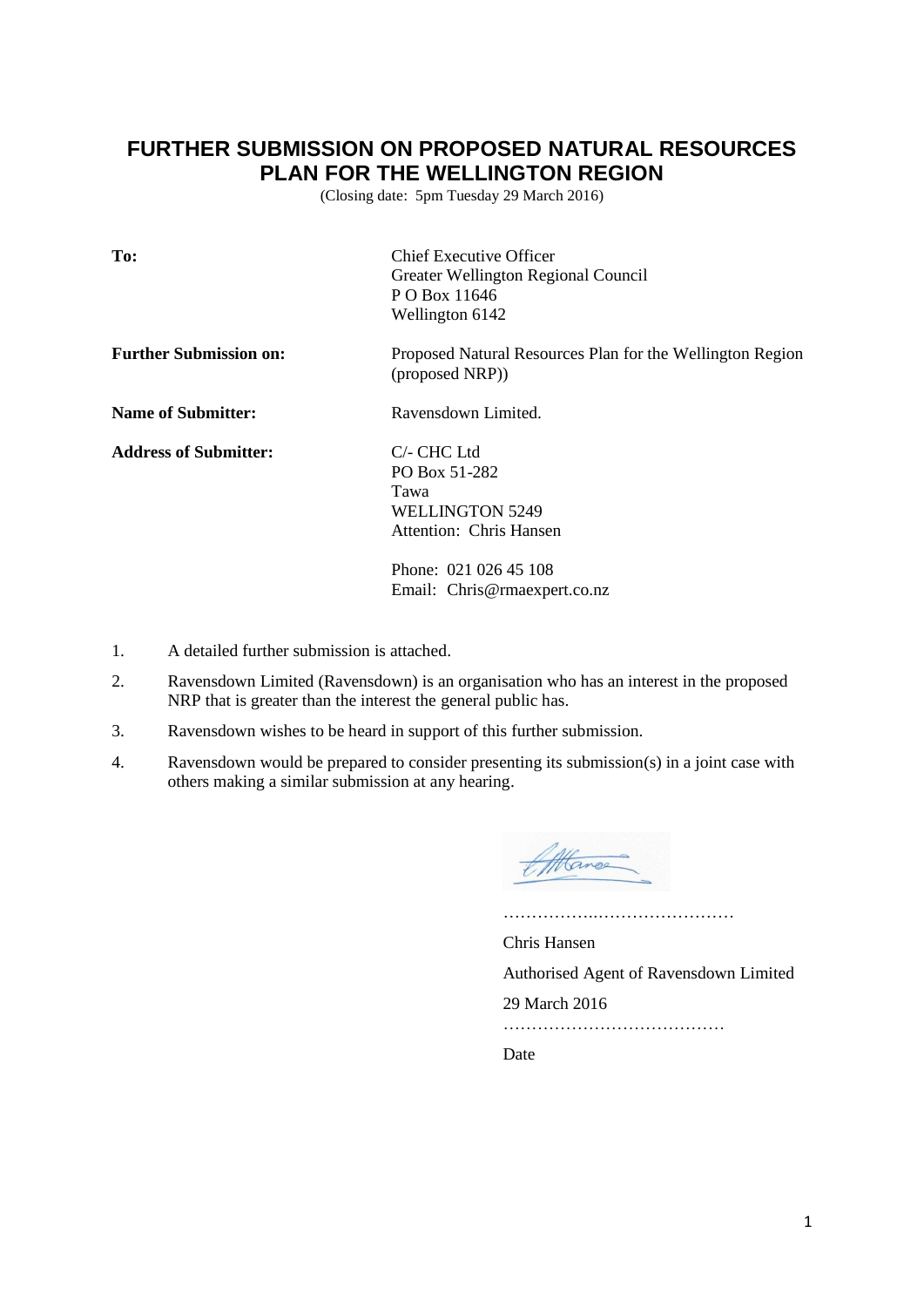| Submitter ID/<br><b>Name</b>               | <b>Point ID</b>      | <b>Plan Provision/Relief</b><br>Sought                                                                                                                                                                                                                                                                                                                                                                                                                                           | Support/<br><b>Oppose</b> | <b>Reason</b>                                                                                                                                                                                                                                                 |
|--------------------------------------------|----------------------|----------------------------------------------------------------------------------------------------------------------------------------------------------------------------------------------------------------------------------------------------------------------------------------------------------------------------------------------------------------------------------------------------------------------------------------------------------------------------------|---------------------------|---------------------------------------------------------------------------------------------------------------------------------------------------------------------------------------------------------------------------------------------------------------|
| Horticulture NZ<br>Federated Farmers of NZ | S307/006<br>S352/028 | Definition: Good Management<br>Practice<br>The submitters seek amendments to<br>the definition of Good Management<br>Practice                                                                                                                                                                                                                                                                                                                                                    | Support                   | Ravensdown supports the amendment to the definition of Good<br>Management Practice sought by the submitters as they are consistent with<br>the amendments it sought in its own submission, and is clear and accurate.                                         |
| <b>Environmental Defence</b><br>Society    | S110/003             | 2 Interpretation: Definition of the term<br>Mitigation<br>The submitter requests a new<br>definition 'mitigation'.                                                                                                                                                                                                                                                                                                                                                               | Oppose                    | Ravensdown opposes the new definition of 'mitigation' proposed by the<br>submitter, and in particular the use of the term 'abatement'. Ravensdown<br>considers the definition is unnecessary and inappropriate.                                               |
| Federated Farmers of NZ                    | S352/065             | 3.2 Beneficial use and development<br>The submitter seeks a new objective:<br>"The social, economic, cultural and<br>environmental benefits of primary<br>production, manufacturing and<br>processing activities are recognised<br>and provided for."                                                                                                                                                                                                                            | Support                   | Ravensdown supports the new objective sought by the submitter as it is<br>considered to be appropriate and provides guidance to the decision maker<br>and plan user, and is consistent with the intent of the RMA.                                            |
| Fish & Game                                | S308/024             | Section 3.5 Water Quality<br>The submitter seeks an amendment to<br>objective, policies and rules to so that<br>numerical water quality and quantity<br>limits and standards are included<br>which ensure that the life supporting<br>capacity and ecosystem health and<br>processes, cultural, primary recreation,<br>the habitat of trout are protected, and<br>that land use activities are managed to<br>achieve these freshwater<br>objectives/standards/targets over time. | Oppose                    | Ravensdown supports the current approach taken in the plan and the<br>intention to introduce limits through plan changes to Whaitua areas in the<br>future. Ravensdown opposes the amendments sought as they are<br>considered inappropriate and unnecessary. |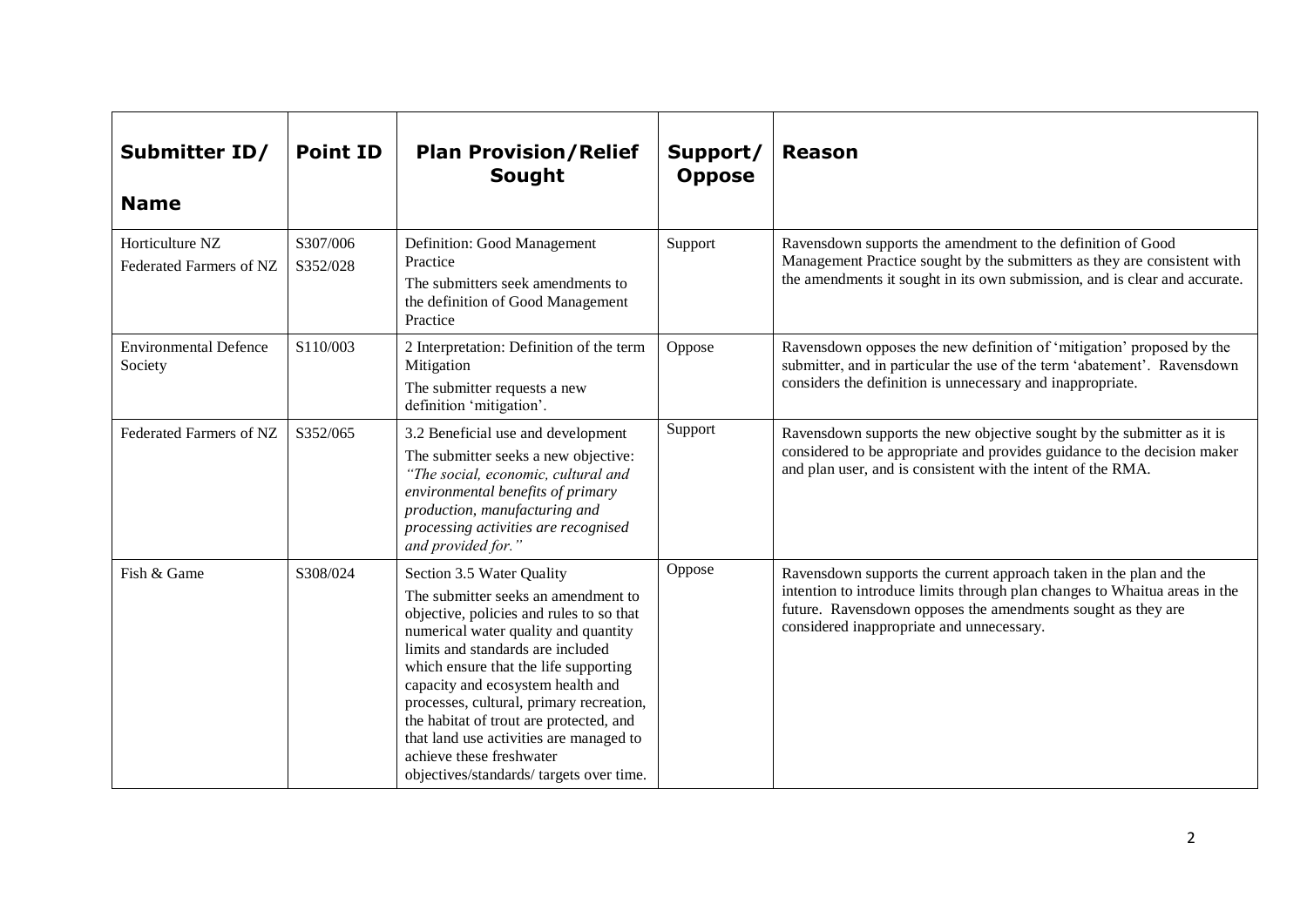| Fish & Game                                                                                 | S308/012                         | Section 3.5 Water Quality<br>The submitter seeks objectives policies<br>and standards and where applicable<br>rules which recognise and protect<br>regional sports fish and gamebird<br>populations and their habitats, and<br>which recognise and provide for<br>recreational hunting and angling.<br>The submitter also seeks numerical<br>and narrative freshwater<br>objectives/standards/limits/targets<br>which protect the life supporting<br>capacity, ecological health and<br>processes of freshwater and which<br>provide for recreational sports fish<br>species and which provide for primary<br>contact recreation of freshwater<br>environments. | Oppose in part | Ravensdown opposes plan provisions that protect regional sport fish and<br>gamebird populations and their habitats and provide recreational hunting<br>and angling at the expense of other resource uses that have economic and<br>social wellbeing. Ravensdown also opposes the introduction of limits with<br>the sole purpose of protecting areas for sports fish species. It is considered<br>the current proposed NRP provisions provide appropriate provisions to<br>protect habitats for their values, of which sports fish and recreational<br>activities may benefit from, and the provisions sought by the submitter are<br>not necessary or appropriate. |
|---------------------------------------------------------------------------------------------|----------------------------------|-----------------------------------------------------------------------------------------------------------------------------------------------------------------------------------------------------------------------------------------------------------------------------------------------------------------------------------------------------------------------------------------------------------------------------------------------------------------------------------------------------------------------------------------------------------------------------------------------------------------------------------------------------------------|----------------|---------------------------------------------------------------------------------------------------------------------------------------------------------------------------------------------------------------------------------------------------------------------------------------------------------------------------------------------------------------------------------------------------------------------------------------------------------------------------------------------------------------------------------------------------------------------------------------------------------------------------------------------------------------------|
| Horticulture NZ<br>Federated Farmers of NZ<br>Dairy NZ & Fonterra<br>Co-operative Group Ltd | S307/017<br>S352/073<br>S316/031 | Objective 023<br>The submitters seek an amendment to<br>the objective that reads: "The<br>overall quality of water "                                                                                                                                                                                                                                                                                                                                                                                                                                                                                                                                            | Support        | Ravensdown supports the amendment requested by the submitters as it<br>provides direction to the decision maker and plan user of the intent of the<br>proposed NRP provisions.                                                                                                                                                                                                                                                                                                                                                                                                                                                                                      |
| Fish & Game                                                                                 | S308/033                         | Section 3.9 Soil<br>The submitter seeks a new objective<br>which ensures hill country land uses,<br>intensive farming, horticulture,<br>cropping and plantation forestry are<br>regulated to good management<br>practice and output based standards<br>which avoid discharges of sediment to<br>freshwater habitats.                                                                                                                                                                                                                                                                                                                                            | Oppose         | Ravensdown opposes the request for a new objective as the proposed NRP<br>provides an interim step before catchment regulations are introduced as<br>part of the Whaitua process and it is more appropriate an objective seeking<br>these outcomes are introduced then. Also, the proposed NRP already<br>includes policies requiring good management practices.                                                                                                                                                                                                                                                                                                    |
| Horticulture NZ                                                                             | S307/024                         | Objective 042<br>The submitter seeks an amendment to<br>read: "The life supporting capacity of<br>soils is maintained"                                                                                                                                                                                                                                                                                                                                                                                                                                                                                                                                          | Support        | Ravensdown supports the amendment sought by the submitter as an<br>alternative to its own submission request. It is considered the amendment<br>provides direction to the decision maker and plan user of the intent of the<br>proposed NRP provisions.                                                                                                                                                                                                                                                                                                                                                                                                             |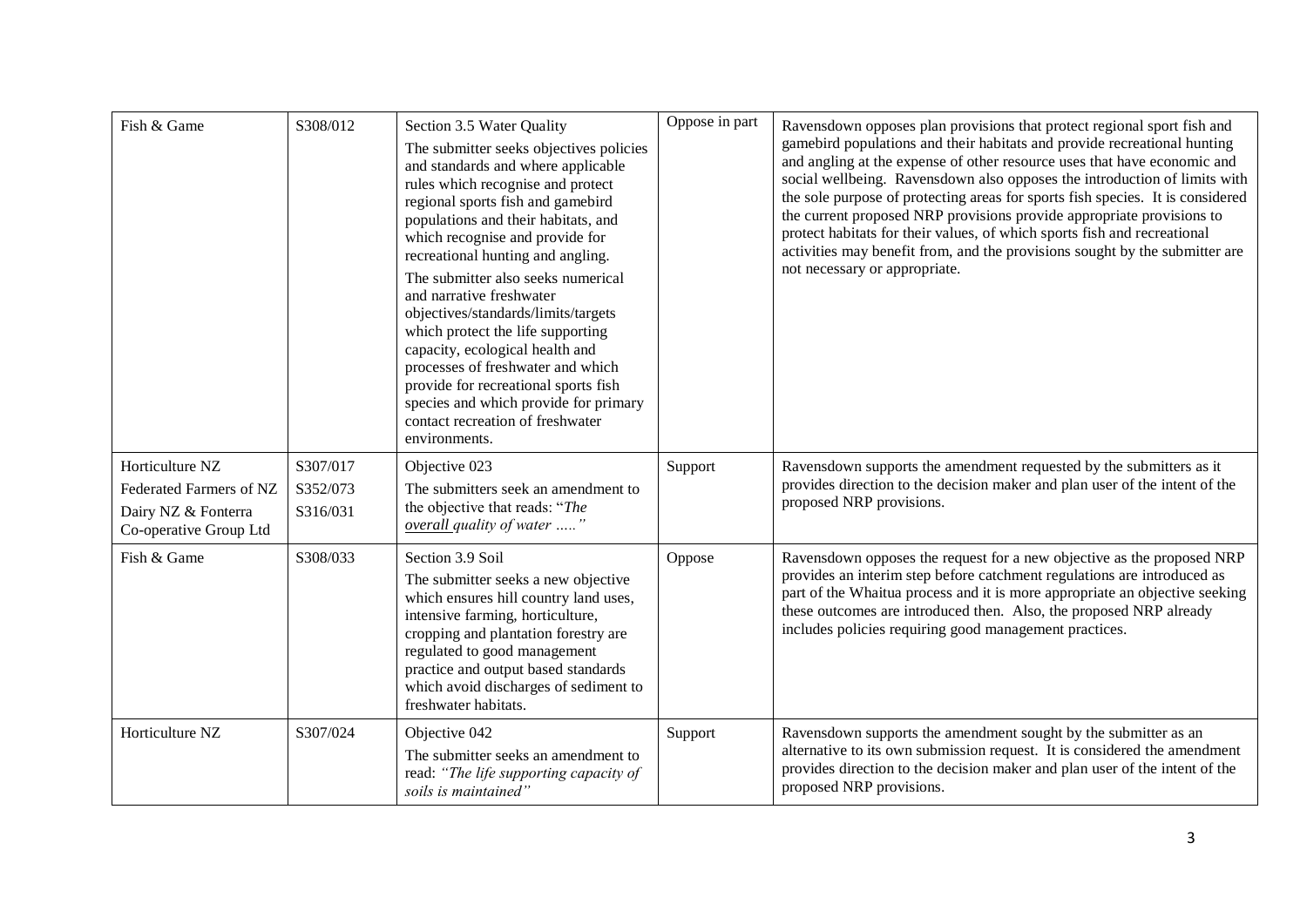| Horticulture NZ | S307/026 | Objective 044<br>The submitter seeks an amendment to<br>read: "Land use activities will take all<br>reasonable steps to avoid, remedy or<br>mitigate adverse effects on soil and<br>water."                                                                                    | Support | Ravensdown supports the amendment sought by the submitter as an<br>alternative to its own submission request. It is considered the amendment<br>provides direction to the decision maker and plan user of the intent of the<br>proposed NRP provisions.                                                                                                                 |
|-----------------|----------|--------------------------------------------------------------------------------------------------------------------------------------------------------------------------------------------------------------------------------------------------------------------------------|---------|-------------------------------------------------------------------------------------------------------------------------------------------------------------------------------------------------------------------------------------------------------------------------------------------------------------------------------------------------------------------------|
| Horticulture NZ | S307/027 | Objective 0046<br>The submitter seeks an amendment to<br>read: "Discharges to land are<br>managed to reduce the potential for<br>runoff or leaching of contaminants to<br>water."                                                                                              | Support | Ravensdown supports the amendment sought by the submitter as an<br>alternative to its own submission request. It is considered the amendment<br>is appropriate and necessary.                                                                                                                                                                                           |
| Horticulture NZ | S307/028 | Objective 047<br>The submitter seeks an amendment to<br>read: "Minimise potential for sediment<br>laden run off to water where current<br>levels are elevated."                                                                                                                | Support | Ravensdown supports the amendment sought by the submitter as an<br>alternative to its own submission request. It is considered the amendment<br>provides direction to the decision maker and plan user of the intent of the<br>proposed NRP provisions.                                                                                                                 |
| Horticulture NZ | S307/030 | Policy P1<br>The submitter seeks an amendment to<br>the policy by adding " $f$ ) use of good<br>management practices."                                                                                                                                                         | Support | Ravensdown supports the amendment sought by the submitter as it<br>provides direction to the decision maker and plan user of the intent of the<br>proposed NRP provisions.                                                                                                                                                                                              |
| Horticulture NZ | S307/031 | Policy P4<br>The submitter seeks an amendment to<br>the policy by adding "Where<br>minimisation of adverse effects is<br>required by the policies in the Plan<br>minimisation means taking all<br>reasonable steps to reduce adverse<br>effects of the activity and includes:" | Support | Ravensdown supports the amendment sought by the submitter as it<br>provides direction to the decision maker and plan user of the intent of the<br>proposed NRP provisions.                                                                                                                                                                                              |
| Fish & Game     | S308/043 | Policy P4<br>The submitter seeks Policy P4 be<br>deleted and with a policy that seeks a<br>long list of outcomes.                                                                                                                                                              | Oppose  | Ravensdown opposes the submitters request as it supports the overall<br>intent of Policy P4 included in the proposed NRP as it provides<br>appropriate guidance to the decision maker and plan user. It is not<br>considered necessary or appropriate to delete the policy and replace it with<br>a list of outcomes sought by the submitter that in most cases require |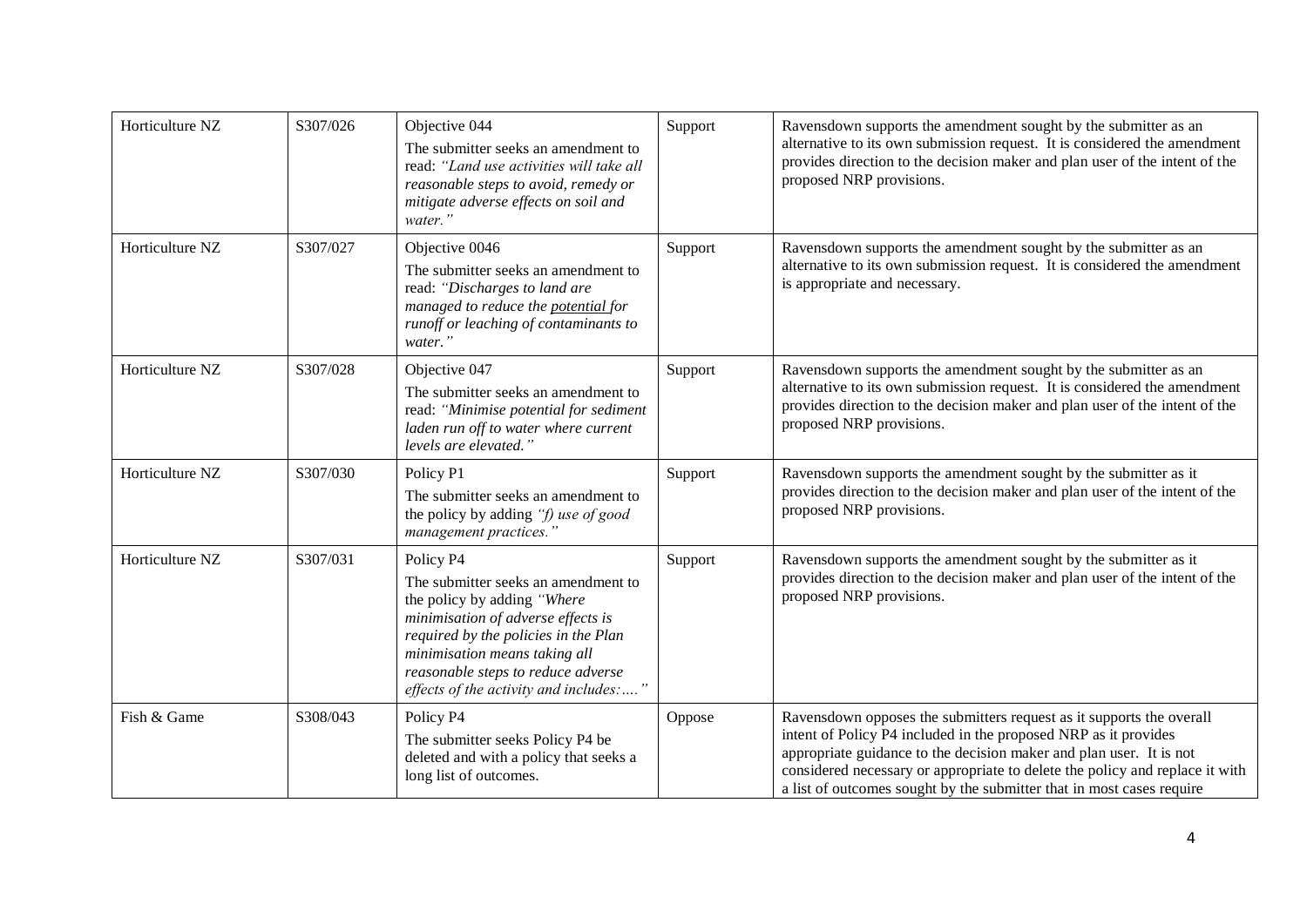|                                                  |                      |                                                                                                                                                                                                                                                                                                                           |         | avoidance of adverse effects, rather than managing them to acceptable<br>levels.                                                                                                                                                                                                                                                                                                                                                                                                                   |
|--------------------------------------------------|----------------------|---------------------------------------------------------------------------------------------------------------------------------------------------------------------------------------------------------------------------------------------------------------------------------------------------------------------------|---------|----------------------------------------------------------------------------------------------------------------------------------------------------------------------------------------------------------------------------------------------------------------------------------------------------------------------------------------------------------------------------------------------------------------------------------------------------------------------------------------------------|
| Horticulture NZ                                  | S307/032             | Policy P7<br>The submitter seeks an amendment to<br>the policy by adding to 1) primary<br>production, and by adding to the end<br>of the policy: 'shall be recognised<br>and provided for'                                                                                                                                | Support | Ravensdown supports the amendments sought by the submitter as they<br>provide direction to the decision maker and plan user of the intent of the<br>proposed NRP provisions.                                                                                                                                                                                                                                                                                                                       |
| Horticulture NZ                                  | S307/034             | Policy P10<br>The submitter seeks an amendment to<br>the policy to differentiate between<br>provisions which apply to primary<br>contact recreation and those which<br>apply to secondary contact recreation.<br>Alternatively have a separate policy<br>for each.                                                        | Support | Ravensdown supports the amendments sought by the submitter as they<br>provide direction to the decision maker and plan user of the intent of the<br>proposed NRP provisions.                                                                                                                                                                                                                                                                                                                       |
| Royal Forest & Bird<br><b>Protection Society</b> | S353/063             | Policy P22<br>The submitter seeks to list adverse<br>effects that are also required to be<br>'avoided'.                                                                                                                                                                                                                   | Oppose  | While Ravensdown supports the policy avoiding significant adverse<br>effects, it opposes the avoidance of adverse effects. Ravensdown<br>considers adverse effects can be managed through remedying and<br>mitigating them to acceptable levels, and seeks the policy to be amended<br>to recognise this in Policy P22 in its own submission.                                                                                                                                                      |
| Horticulture NZ                                  | S307/037<br>S307/039 | Policy P32 and P41<br>The submitter seeks an amendment to<br>Policies P32 and P 41 clauses a) b) and<br>c) by changing 'and' to 'or'                                                                                                                                                                                      | Support | Ravensdown supports the amendments sought by the submitter as they<br>provide direction to the decision maker and plan user of the intent of the<br>proposed NRP provisions.                                                                                                                                                                                                                                                                                                                       |
| Fish & Game                                      | S308/062             | Policy P65<br>The submitter seeks policies to ensure<br>the outcomes relating to water<br>allocation, nitrogen leaching rates,<br>nutrient budgets, livestock exclusion,<br>intensified use in over-allocated<br>catchments, nitrogen and phosphorous<br>trading, and costs of reducing over-<br>allocation are achieved; | Oppose  | Ravensdown opposes the submission as it is not seeking specific relief but<br>a raft of outcomes in relation to ideas that are not in accordance with the<br>general direction of the proposed NRP. Some of the outcomes sought may<br>fit better in specific catchment plans or the Whaitua process that is yet to<br>come. Ravensdown considers the current proposed NRP provisions are<br>appropriate and further submissions, as sought be the submitter, are not<br>appropriate or necessary. |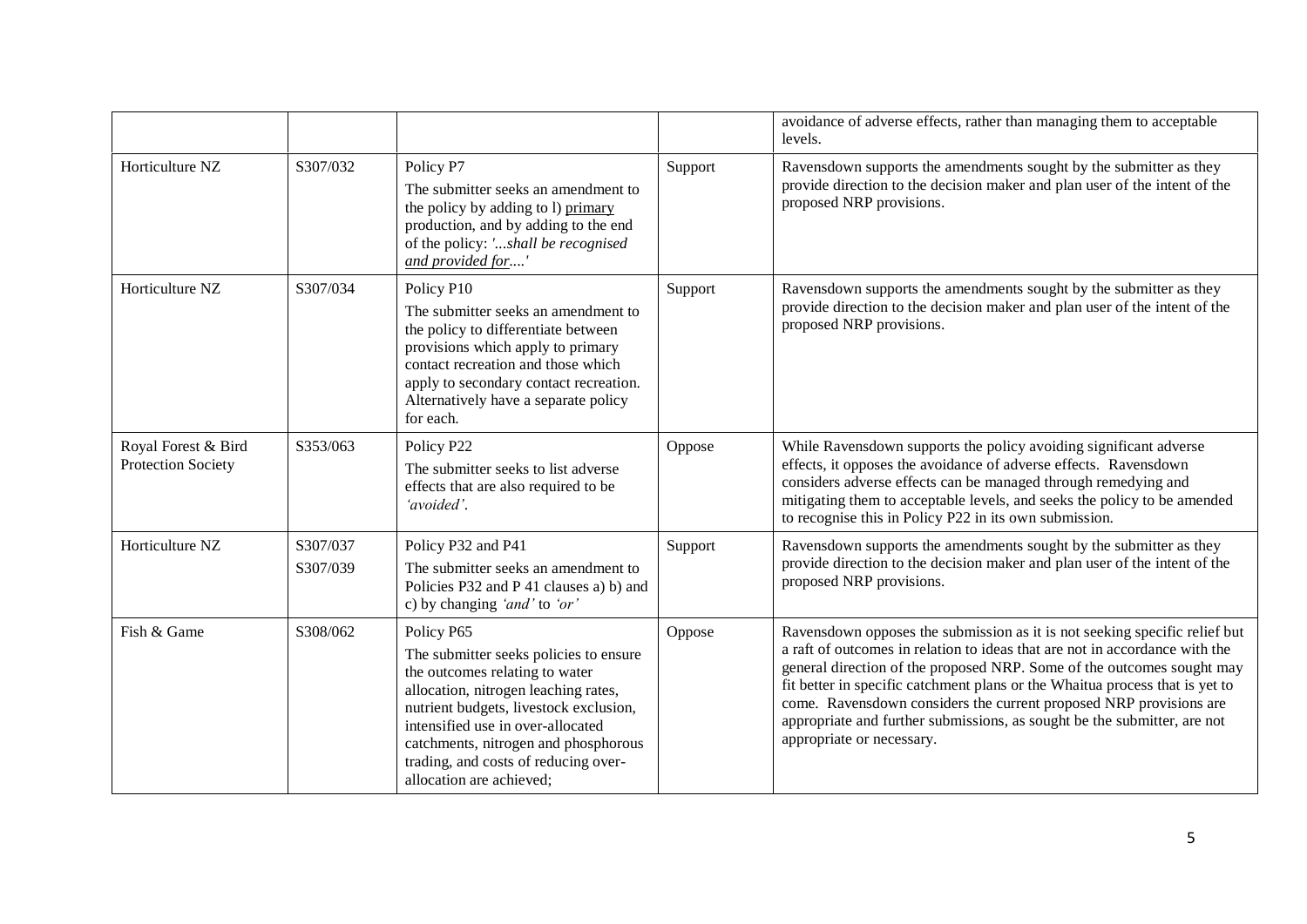| Federated Farmers of NZ                         | S352/168 | Policy P65<br>The submitter seeks amendments to<br>the policy that priorities and manages<br>significant effects.                                                                                                                                                                                                                                                     | Support | Ravensdown supports the amendments requested as they are consistent<br>with the amendments it sought in its own submission, and provide clear<br>direction to the decision maker and plan user.                                                                                                                                                                                                                                                                                                    |
|-------------------------------------------------|----------|-----------------------------------------------------------------------------------------------------------------------------------------------------------------------------------------------------------------------------------------------------------------------------------------------------------------------------------------------------------------------|---------|----------------------------------------------------------------------------------------------------------------------------------------------------------------------------------------------------------------------------------------------------------------------------------------------------------------------------------------------------------------------------------------------------------------------------------------------------------------------------------------------------|
| Federated Farmers of NZ                         | S352/171 | Policy P96<br>The submitter seeks amendments to<br>the policy to better reflect the intended<br>approach to managing land use<br>activities by the proposed NRP.                                                                                                                                                                                                      | Support | Ravensdown supports the amendments requested as they are consistent<br>with the amendments it sought in its own submission, and provide clear<br>direction to the decision maker and plan user.                                                                                                                                                                                                                                                                                                    |
| Dairy NZ and Fonterra<br>Co-operative Group Ltd | S316/077 | Policy P96<br>The submitter seeks amendments to<br>the policy to better reflect the future<br>way land use activities will be<br>managed.                                                                                                                                                                                                                             | Support | Ravensdown supports the amendments requested as they are consistent<br>with the amendments it sought in its own submission, and provide clear<br>direction to the decision maker and plan user.                                                                                                                                                                                                                                                                                                    |
| Fish & Game                                     | S308/098 | <b>Section 5 Rules</b><br>The submitter seeks new rules to<br>ensure the outcomes relating outcomes<br>relating to sustainable nitrogen<br>leaching rates, nutrient budgets,<br>livestock exclusion, intensified use in<br>currently over-allocated sub-<br>catchments, nitrogen and phosphorus<br>trading, allocation principles from<br>Beef and Lamb are achieved; | Oppose  | Ravensdown opposes the submission as it is not seeking specific relief but<br>a raft of outcomes in relation to ideas that are not in accordance with the<br>general direction of the proposed NRP. Some of the outcomes sought may<br>fit better in specific catchment plans or the Whaitua process that is yet to<br>come. Ravensdown considers the current proposed NRP provisions are<br>appropriate and further submissions, as sought be the submitter, are not<br>appropriate or necessary. |
| Beef & Lamb NZ                                  | S311/011 | Rule R42<br>The submitter seeks Council to rewrite<br>and align R42, R69 and R93 to provide<br>for land uses that result in discharges<br>to land where they may enter water,<br>being a permitted activity, where the<br>permitted land uses includes, but is not<br>limited to, all forms of primary<br>production.                                                 | Support | Ravensdown supports the amendments requested as they are consistent<br>with the amendments it sought in its own submission, and provide clear<br>direction to the decision maker and plan user.                                                                                                                                                                                                                                                                                                    |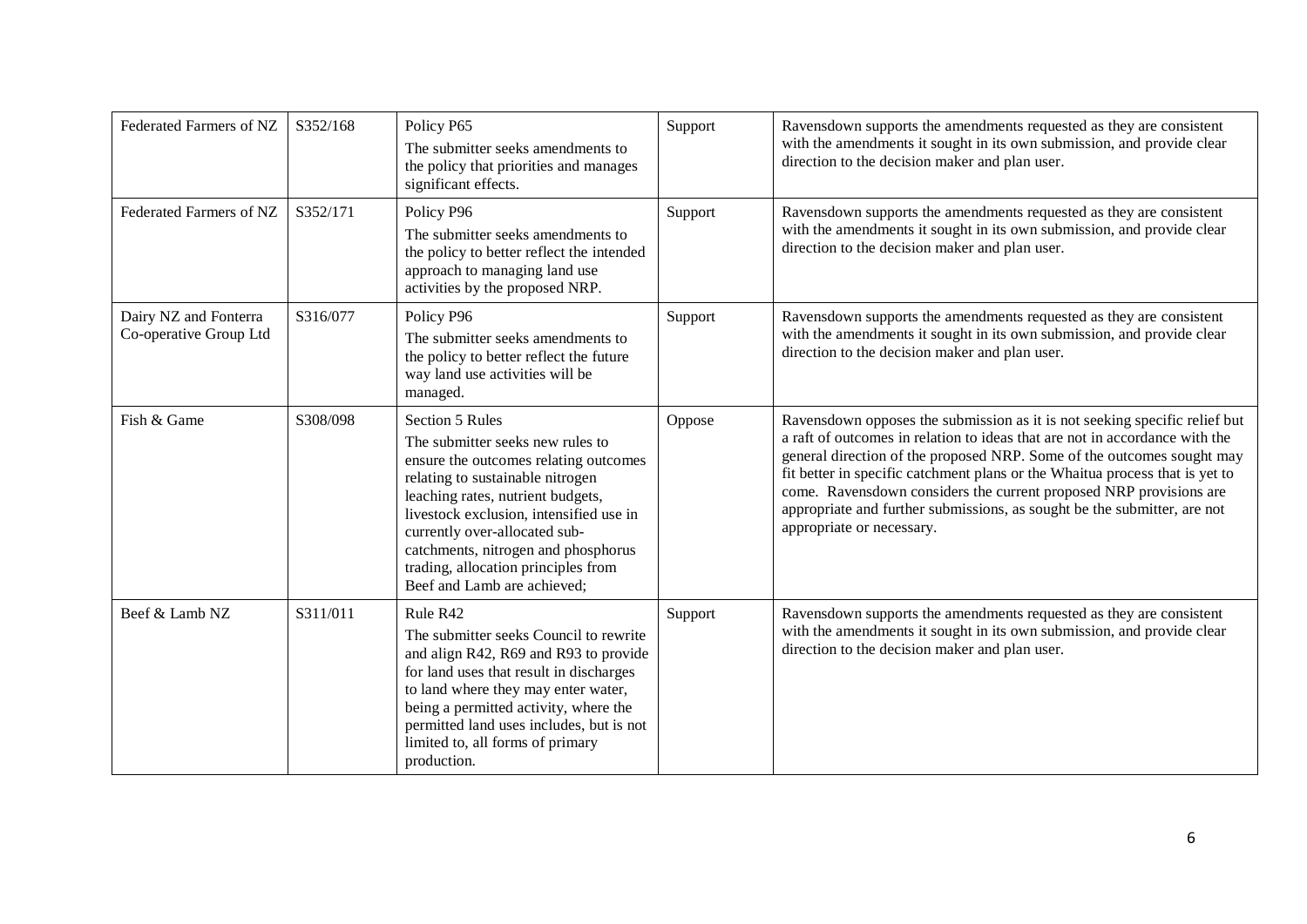| Fish & Game                           | S308/089 | Rule R69<br>The submitter seeks to amend the rule<br>to include "shall not enter water either<br>directly or indirectly".                                                                                                                                                                                                                                                                                       | Oppose  | Ravensdown sought in its own submission that Rule R69 be deleted, but if<br>Council retained the rule, that condition (a) be deleted. The submitter<br>seeks an amendment to condition (a) which is opposed as it is onerous and<br>would mean a resource user may not be able to determine whether the<br>minor contaminant may enter the water indirectly, meaning permitted<br>activity status is not certain. Having uncertain permitted activity rules is<br>not considered best resource management planning practice.                                                                                                                                                                                                            |
|---------------------------------------|----------|-----------------------------------------------------------------------------------------------------------------------------------------------------------------------------------------------------------------------------------------------------------------------------------------------------------------------------------------------------------------------------------------------------------------|---------|-----------------------------------------------------------------------------------------------------------------------------------------------------------------------------------------------------------------------------------------------------------------------------------------------------------------------------------------------------------------------------------------------------------------------------------------------------------------------------------------------------------------------------------------------------------------------------------------------------------------------------------------------------------------------------------------------------------------------------------------|
| Friends of the<br>Paekakariki Streams | S112/094 | Rule R82<br>The submitter seeks the activity status<br>to be changed from permitted to<br>discretionary.                                                                                                                                                                                                                                                                                                        | Oppose  | Ravensdown opposes this request as it considers permitted activity status<br>for the application of fertiliser is appropriate in accordance with the<br>conditions within the rule. Discretionary activity status would require<br>consents sought by all farmers which would be costly and onerous, and<br>does not represent sound resource management practice.                                                                                                                                                                                                                                                                                                                                                                      |
| Regional Public Health                | S136/018 | Rule R82<br>The submitter seeks the wording of<br>proposed rule be amended by inclusion<br>of a new clause $''(d)$ the discharge is<br>not to an area with existing elevated<br>groundwater nitrate levels."                                                                                                                                                                                                    | Oppose  | Ravensdown opposes the requested amendment. Restricting applications<br>of fertiliser that do not contain nitrogen will not address the issue the<br>submitter is looking to trying to address. Elevated nitrate levels in<br>groundwater can come from a number of sources but one of them is not<br>from fertiliser application. Experienced practitioners applying fertiliser in<br>general accordance with the Code of Practice for Nutrient Management<br>means that the fertiliser requirements are matched to the requirements of<br>the pasture or crop. The proposed amendment would restrict the<br>application of fertiliser required for pasture or crop growth and such a<br>restriction is inappropriate and unnecessary. |
| Horticulture NZ                       | S307/067 | Rule R82<br>The submitter seeks an amendment to<br>Rule R82 clause a): "The discharge<br>does not cause adverse effects beyond<br>the boundary of the property."<br>Add new clause: "The applications<br>will be undertaken using good<br>management practices to minimise the<br>potential for wind drift having<br>regarding to the Code of Practice for<br>Nutrient Management (Fertiliser<br>Association)." | Support | Ravensdown supports the amendments sought by the submitter as they are<br>consistent with its own submission; provides clarity regarding what the<br>condition requires; and represents sound resource management practice.                                                                                                                                                                                                                                                                                                                                                                                                                                                                                                             |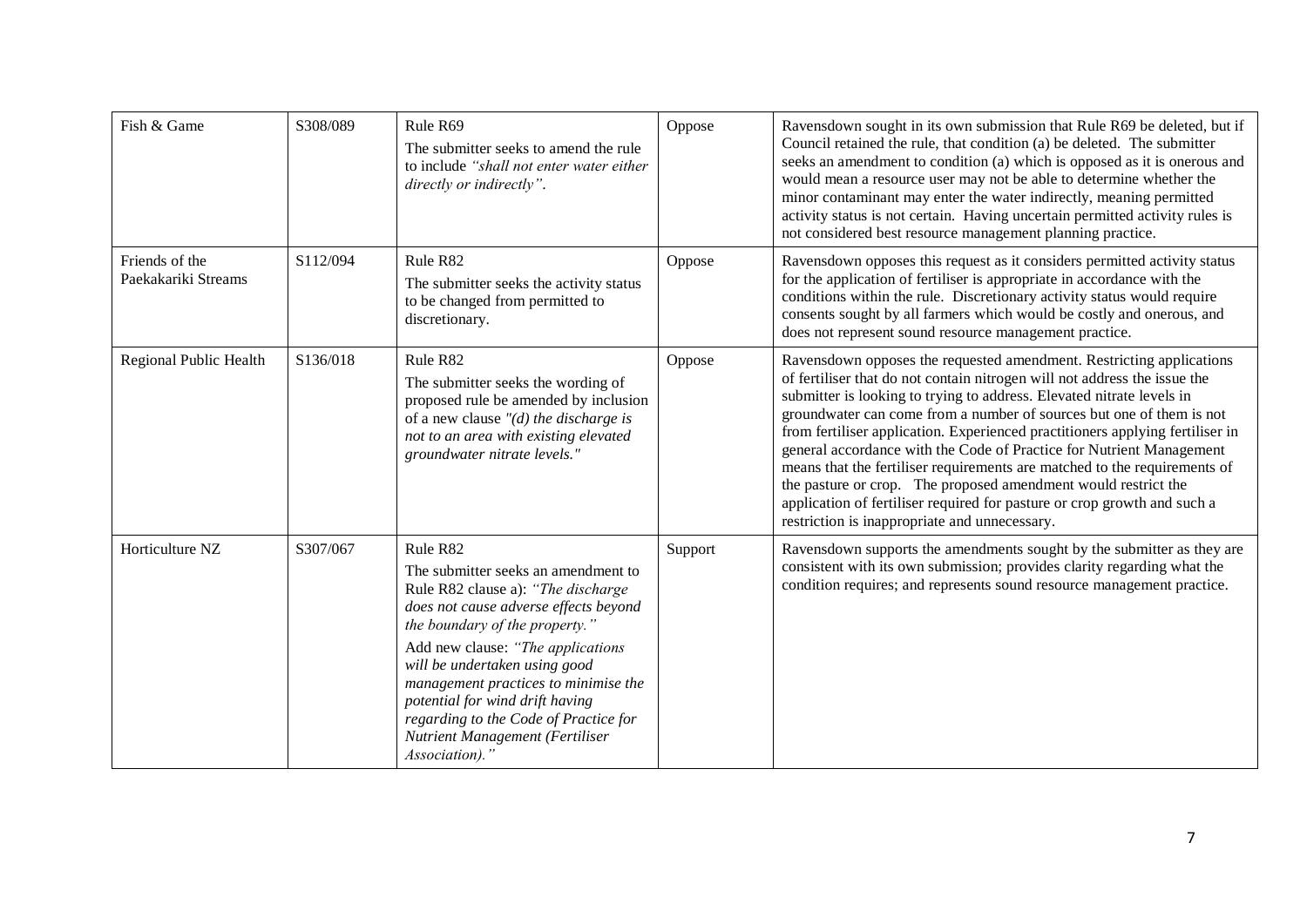| Beef & Lamb NZ          | S311/015 | Rule R82<br>The submitter seeks an amendment to<br>the rule that deletes Condition (a) and<br>replaces it with: "ground-based and<br>aerial applications of fertiliser must<br>follow the latest available Fertiliser<br>Association of New Zealand Code of<br>Practice; and"                                                 | Support | Ravensdown supports the amendments sought by the submitter as they are<br>consistent with its own submission; provides clarity regarding what the<br>condition requires; and represents sound resource management practice. |
|-------------------------|----------|-------------------------------------------------------------------------------------------------------------------------------------------------------------------------------------------------------------------------------------------------------------------------------------------------------------------------------|---------|-----------------------------------------------------------------------------------------------------------------------------------------------------------------------------------------------------------------------------|
| Federated Farmers of NZ | S352/200 | Rule R85<br>The submitter seeks the deletion of<br>Condition (c).                                                                                                                                                                                                                                                             | Support | Ravensdown supports the amendments sought by the submitter as they are<br>consistent with its own submission and represents sound resource<br>management practice.                                                          |
| Horticulture NZ         | S307/079 | Method M12<br>The submitter seeks a new method be<br>added - "Development of good<br>management practices. The Council<br>will work with industries and relevant<br>stakeholders to develop good<br>management practices that provide for<br>robust and reasonable tools to manage<br>activities regulated through the Plan." | Support | Ravensdown supports the amendments sought by the submitter as they are<br>consistent with its own submission and represents sound resource<br>management practice.                                                          |
| Federated Farmers of NZ | S352/244 | Method M12<br>The submitter seeks a number of<br>amendments relating to developing<br>catchment plans and providing<br>assistance to willing landowners in<br>clauses $(c)$ and $(d)$ .                                                                                                                                       | Support | Ravensdown supports the amendments sought by the submitter as they<br>promote catchment wide approaches and collaboration with land owners,<br>and represent sound resource management practice.                            |
| Fish & Game             | S308/138 | Method M28<br>The submitter seeks the method to be<br>amended to include narrative and<br>numerical parameters for good<br>management practice. This should<br>include those elements set out in<br>appendix 10 to this submission, and<br>must include specified management<br>practices [identified in submission].         | Oppose  | Ravensdown opposes the request to have numerical parameters for good<br>management practices included in the method. It is inappropriate and does<br>not represent sound resource management practice.                      |